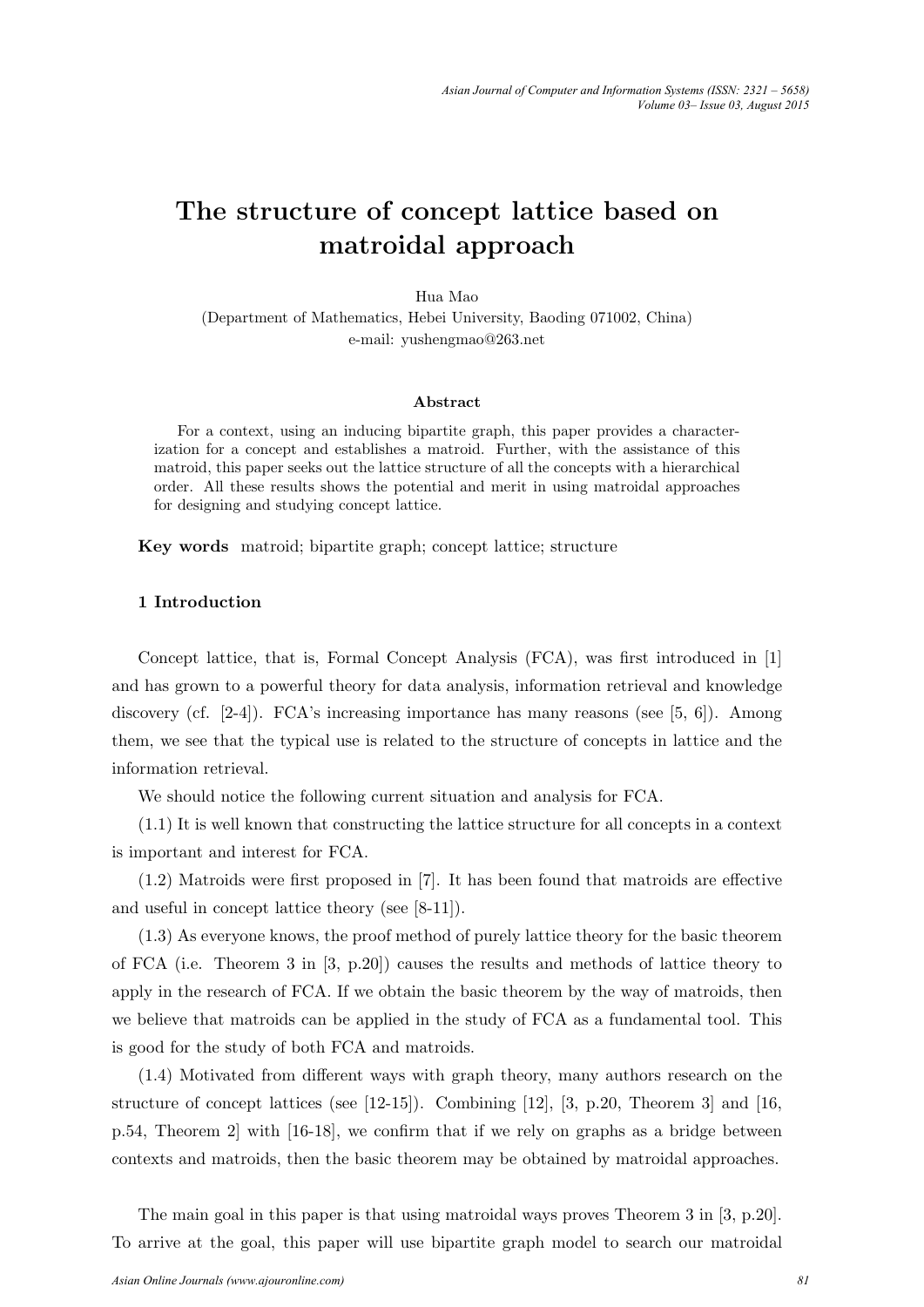approaches. The concrete process in this paper is that with the established bipartite graph for a context in [12], we will utilize the property of some subgraphs and establish the construction of a matroid. With the aid of matroids, we prove that the family of all the concepts in a context with a hierarchical order is a complete lattice.

Since these constructions come from the bipartite graph in [12] which can be seen as a visualized diagram. Hence, the main results in this paper are simpler. Furthermore, the approaches and consequences in this paper are accepted more easily.

We infer that the way in this paper is not the only way to obtain the basic theorem of FCA in the matroid framework, but we think our presentation is a better one. In addition, we maintain that the application provided in this paper sets a precedent for proving the basic theorem of FCA by other methods and not the purely lattice-theoretical methods.

The rest of the paper is organized as follows. Section 2 reviews some fundamental notations relative to concept lattices, matroids and graphs. In Section 3, with matroidal ideas, we obtain the structure of all the concepts with a hierarchical order for a context.

We declare that in this paper, the basic facts of lattice theory and poset theory are as discussed in [17]. Throughout,  $MinA$  denotes the set of minimal elements in a poset A;  $L_1 \cong L_2$  if the same two mathematical structures  $L_1$  and  $L_2$ , e.g. two lattices  $L_1$  and  $L_2$ , are isomorphic.

## 2 Preliminaries

This section introduces some basic facts of concept lattices, matroids and graphs.

#### 2.1 Concept lattices

This subsection gives only a brief overview of the basic facts for concept lattices. For a more detailed description, please refer to [3].

**Definition 2.1.1** (1) [3, p.17] A *context*  $(O, P, I)$  consists of two sets O and P and a relation I between O and P. The elements of O (of P) are called the objects (attributes) of  $(O, P, I)$  and I is called the *incidence relation* of  $(O, P, I)$ . We write  $oIp$  or  $(o, p) \in I$ .

(2) [3, p.18] For  $A \subseteq O$  and  $B \subseteq P$ , we define  $A' := \{p \in P \mid oIp$  for all  $o \in A\}$  and  $B' := \{o \in O \mid oIp$  for all  $p \in B\}$ . A concept of  $(O, P, I)$  is a pair  $(A, B)$  with  $A \subseteq O$ ,  $B \subseteq P, A' = B$  and  $B' = A$ . We call A the *extent* (B the *intent*) of the concept  $(A, B)$ .

(3) [3, pp.19-20] Let  $(A_1, B_1)$  and  $(A_2, B_2)$  be two concepts of  $(O, P, I)$ . If  $A_1 \subseteq A_2$ (which is equivalent to  $B_2 \subseteq B_1$ ), then we write  $(A_1, B_1) \leq (A_2, B_2)$ . The relation  $\leq$  is called the *hierarchical order* of the concepts. The set of all the concepts of  $(O, P, I)$  ordered in this way is denoted by  $\mathcal{B}(O, P, I)$  and is called the *concept lattice* of  $(O, P, I)$ .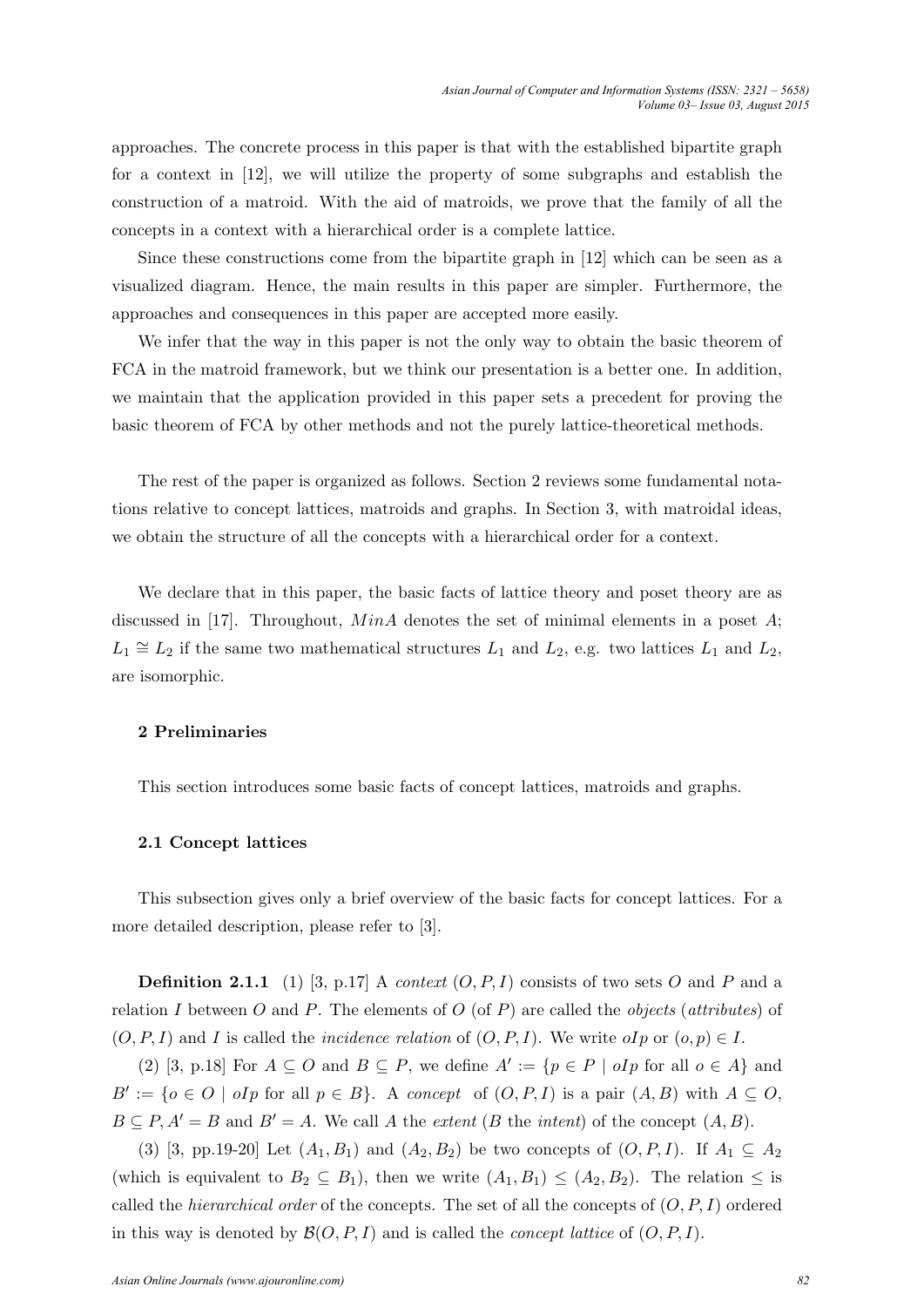In this paper,  $(O, P, I)$  denotes a context. The following statements are for  $(O, P, I)$ . (2.1.1) Let  $\mathcal{B}_O(O, P, I) = \{X \mid (X, B) \in \mathcal{B}(O, P, I) \text{ for some } B \subseteq P\}.$  The authors [3] indicate that if  $\mathcal{B}_O(O, P, I)$  has the same hierarchical order as  $\mathcal{B}(O, P, I)$ , then there is  $\mathcal{B}(O, P, I) \cong \mathcal{B}_O(O, P, I).$ 

We still denote as  $\mathcal{B}_O(O, P, I)$  if  $\mathcal{B}_O(O, P, I)$  owns the same hierarchical order as  $\mathcal{B}(O, P, I)$ .

 $(2.1.2)$  Let  $a \in O$  and  $b \in P$  satisfy  $(a, y) \notin I$  and  $(x, b) \notin I$  for any  $y \in P$  and  $x \in O$ . This paper does not consider the context with full rows and full columns which expressed in [3,p.24], and the above object  $a$  and attribute  $b$ .

 $(2.1.3)$  Considering  $(2.1.1)$  and  $(2.1.2)$ , we may state that in this paper,  $(\emptyset, P)$  and  $(O, \emptyset)$ are the minimum and the maximum in  $\mathcal{B}(O, P, I)$  respectively.

#### 2.2 Matroids

Matroids will aid us in our discussions in this paper. Hence, in this subsection, we will recall notations and properties relative to matroids, and for more detail, we refer to [16, 18].

**Definition 2.2.1** [16, p.7] A matroid M is a finite set S and a collection  $\mathcal{I}$  of subsets of S (called *independent sets*) such that  $(i1)-(i3)$  are satisfied.

(i1)  $\emptyset \in \mathcal{I}$ ;

(i2) If  $X \in \mathcal{I}$  and  $Y \subseteq X$ , then  $Y \in \mathcal{I}$ ;

(i3) If  $X, Y \in \mathcal{I}$  with  $|X| = |Y| + 1$ , then there exists  $x \in X \setminus Y$  such that  $Y \cup x \in \mathcal{I}$ .

A base of M is a maximal independent set.

**Lemma 2.2.1** [16, pp.121-123] Let  $M_1, ..., M_n$  be matroids on S. Let  $\mathcal{I} = \{X \mid X =$  $X_1 \cup \ldots \cup X_n; X_i \in \mathcal{I}(M_i), (1 \leq i \leq n)$ . Then  $\mathcal I$  is the collection of independent sets of a matroid  $M_1 \vee \ldots \vee M_n$  on S.

## 2.3 Graphs

In this paper, for the definitions of *bipartite graph* and *complete bipartite graph*, please see [19, p.4]; for the definition of subgraph and induced subgraph, please refer to [19, p.9]; for the definition of neighbour set, please see [19, p.72].

We only review and discuss bits of notations and terminologies of graph theory. For more detail of graph theory, please refer to [19].

#### **Some notations 2.3.1** Let  $G$  be a graph.

- (1) The set of edges in G is denoted as  $E(G)$ ; the set of vertices is in notation  $V(G)$ .
- (2) If  $V(G) = \emptyset$ , then it is in notation  $G = \emptyset$ .
- (3)  $G[V^*]$  is an induced subgraph of G where  $V^* \subseteq V(G)$  and  $V^* \neq \emptyset$ .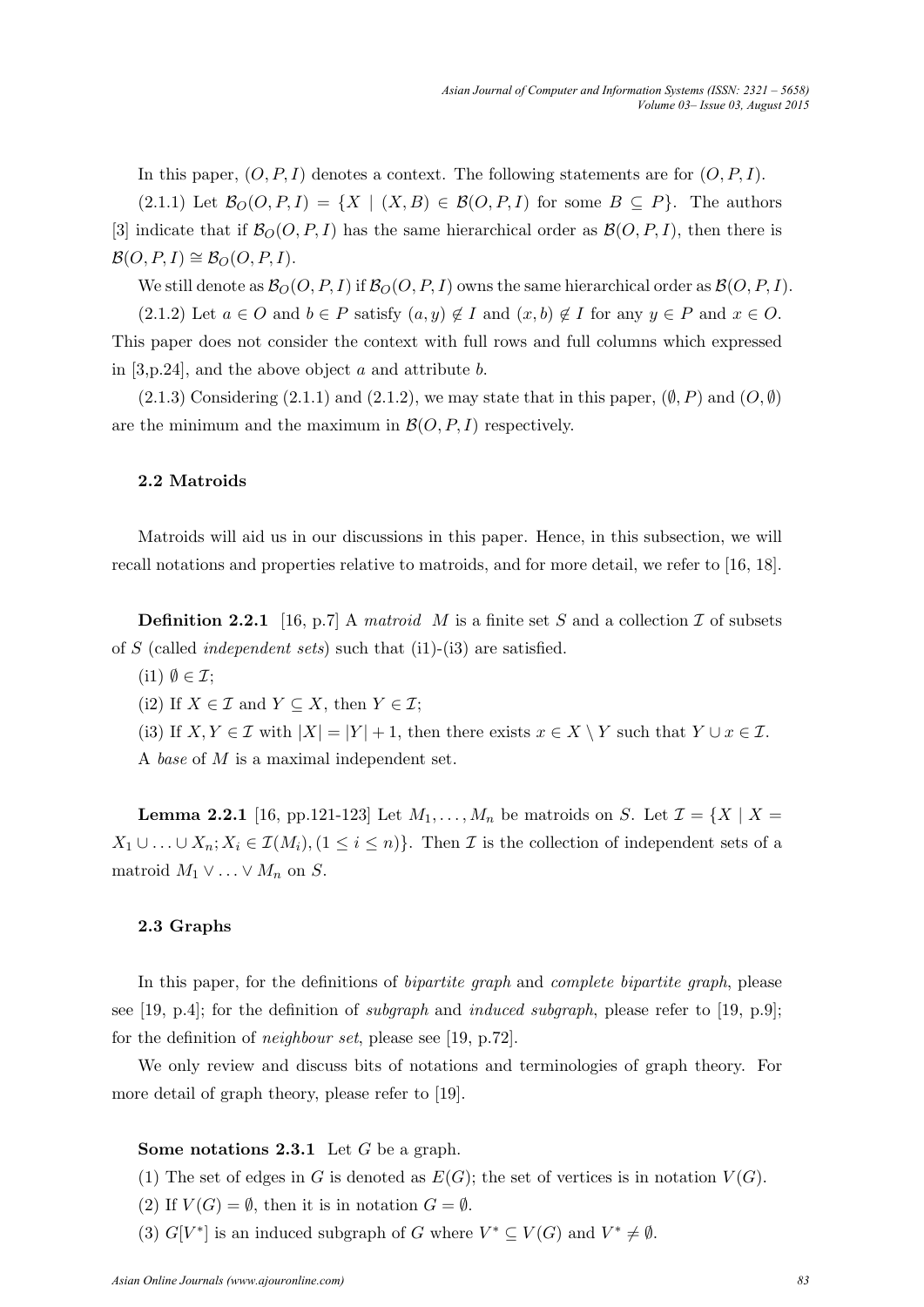(4) The neighbor set of  $x \in V(G)$  is in notation  $N_G(x)$ .

Sometimes, if it does not follow a confusion from the text, we denote  $N_G(x)$  as  $N(x)$ .

Let  $S \subseteq V(G)$ .  $N_G(S)$ , simply  $N(S)$ , is  $\{y \in V(G) \mid y \in N(x) \text{ for every } x \in S\}$ .

(5) If G is simple and  $e \in E(G)$  with u and v as its two connected vertices, then e is sometimes in notation  $uv$ .

From graph theory, we easily gain the following statements.

**Lemma 2.3.1** Let G be a bipartite graph with  $V(G) = X \cup Y$  satisfying  $X \cap Y = \emptyset$ . Then for  $A, B \subseteq X$  (or  $A, B \subseteq Y$ ), there are the following statements.

(1)  $N(A) = \bigcap$ a∈A  $N(a)$ . (2)  $N(A\cup B) = N(A)\cap N(B)$ . (3)  $N(A) \subseteq N(B)$  if  $B \subseteq A$ .

To reformulate some results and search out some properties on FCA in matroid frameworks, we introduce a graph construction and obtain some properties on this construction.

**Definition 2.3.1** [12]  $G_{(O,P,I)}$ , a bipartite graph inducing from a context  $(O, P, I)$ , is  $(O \cup P, \{(o, p) | oIp\}),$  i.e.  $V(G_{(O, P, I)}) = O \cup P$  and  $E(G_{(O, P, I)}) = \{(o, p) | oIp\}.$ 

**Lemma 2.3.2**  $G_{(O,P,I)}$  has the following properties.

- (1)  $G_{(O,P,I)}$  is simple.
- (2)  $X' = N(X)$  for any  $X \subseteq O$  (or  $X \subseteq P$ ).
- (3) If  $X \subseteq O$  and  $Y \subseteq P$ , then  $X = \emptyset \Rightarrow N(X) = P$ ;  $Y = \emptyset \Rightarrow N(Y) = O$ ;

 $X = O \Rightarrow N(X) = \emptyset; Y = P \Rightarrow N(Y) = \emptyset.$ 

Especially, if  $X$  is an extent and  $Y$  is an intent, then

 $N(X) = P \Rightarrow X = \emptyset$ ;  $N(Y) = O \Rightarrow Y = \emptyset$ .

Proof  $(1)-(3)$  are straightforward from Definition 2.1.1 and Definition 2.3.1 with  $(2.1.3)$ .

In fact,  $X \subset O \Leftrightarrow N(X) \subset P$  is true for every contexts considered in this paper according to Subsection 2.1 and Definition 2.3.1.

**Corollary 2.3.1**  $(X, Y) \in \mathcal{B}(O, P, I) \Longleftrightarrow X = N(Y)$  and  $Y = N(X)$  in  $G_{(O, P, I)}$ . Proof Routine verification from Definition 2.1.1 and Lemma 2.3.2.

For clarity of exposition, in what follows,  $G_{(O,P,I)}$  is sometimes in notation G if we find no confusion from text.

# 3 Structure of concept lattices

With the aid of an inducing bipartite graph of a context, this section, based on matroid ideas, characterizes a concept and proves that the collection of all the concepts with the hierarchical order is a complete lattice. In addition, we present the infinimum and the supremum for two concepts in the above complete lattice.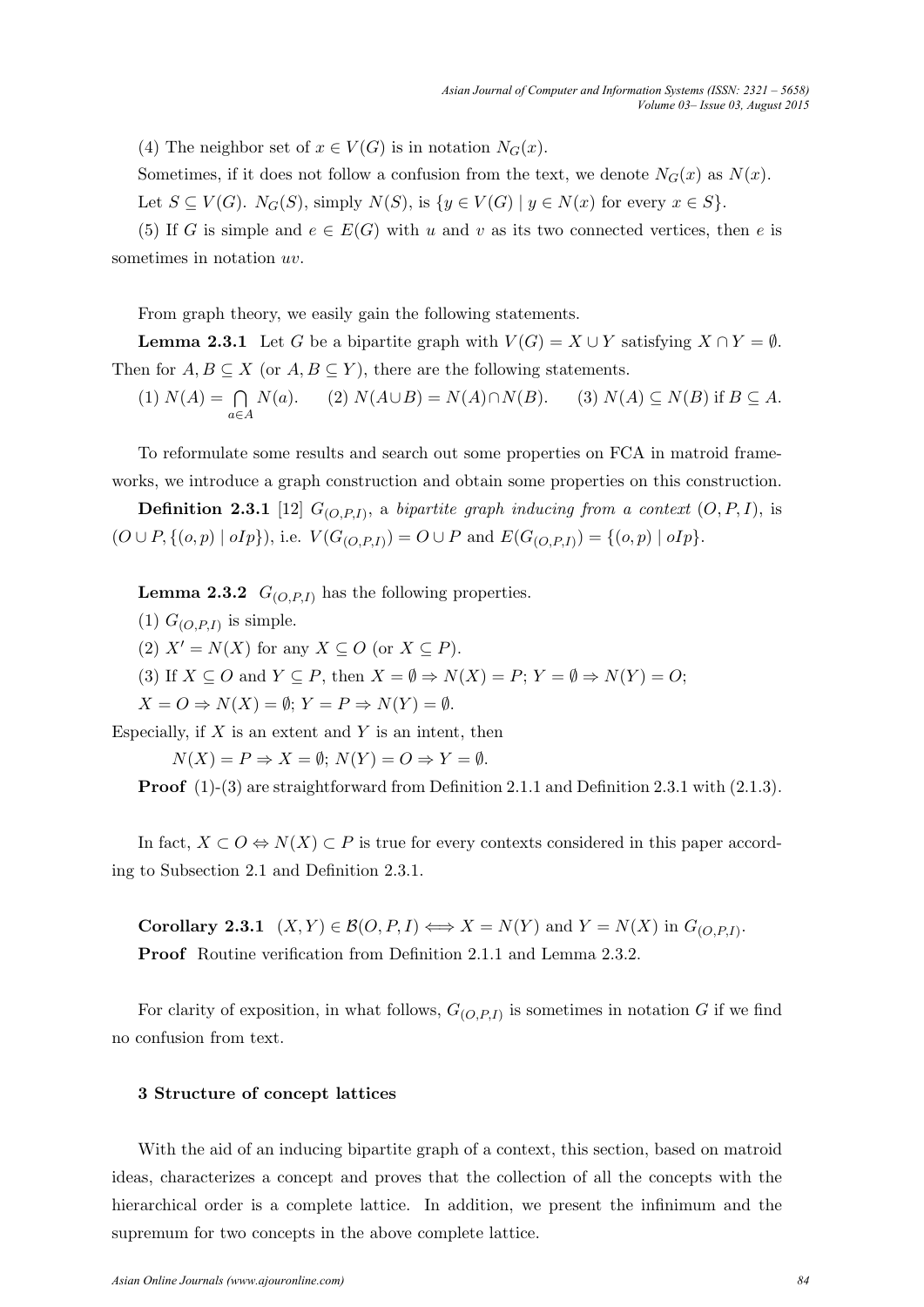**Lemma 3.1** Let  $X \subseteq O$ . Then  $G[X \cup N(X)]$  is a complete bipartite graph.

**Proof** If  $N(X) = \emptyset$  (or If  $X = \emptyset$ ). Then  $E(G[X \cup N(X)]) = \emptyset$ . Thus,  $G[X \cup N(X)]$ is a complete bipartite graph with  $V(G[X \cup N(X)]) = X = O \neq \emptyset$  if  $N(X) = \emptyset$  (or with  $V(G[X \cup N(X)]) = N(X) = P \neq \emptyset$  if  $X = \emptyset$ .

Routine verification from the correspondent definition if  $N(X) \neq \emptyset$ .

To express easily, we give a notation:

Let  $X, S \subseteq O$  and  $Y, T \subseteq P$ . If  $G[X \cup Y]$  is a subgraph of  $G[S \cup T]$  with  $G[X \cup Y] \neq$  $G[S \cup T]$ , then this is denoted as  $G[X \cup Y] \subset G[S \cup T]$ .

**Definition 3.1** Let  $X \subseteq O$ . If no  $S \subseteq O$  satisfies  $N(X) = N(S)$  and  $G[X \cup N(X)] \subset$  $G[S \cup N(S)],$  then  $G[X \cup N(X)]$  is called a *maximal subgraph* in G.

Next, we characterize a concept.

**Theorem 3.1**  $(A, B) \in \mathcal{B}(O, P, I)$  if and only if  $B = N(A)$  and  $G[A \cup B]$  is maximal. **Proof**  $(\Rightarrow)$  The needed result is evident from Lemma 2.3.2 and Corollary 2.3.1 if  $(A, B) \in \{ (O, \emptyset), (\emptyset, P) \}.$ 

If  $(A, B) \in \mathcal{B}(O, P, I) \setminus \{(O, \emptyset), (\emptyset, P)\}.$  Then  $B = N(A)$  and  $A = N(B)$  from Corollary 2.3.1. Suppose that there exists  $S \subseteq O$  satisfying  $N(S) = B$  and  $G[A \cup B] \subset G[S \cup B]$ . Then, by Lemma 2.3.2 and Lemma 3.1,  $sb \in E(G)$  is correct for every  $s \in S \setminus A$  and any  $b \in B$ . Moreover,  $s \in A$  holds according to  $A = N(B)$ . This is a contradiction to  $s \notin A$ . Therefore,  $G[A \cup B]$  is maximal.

 $(\Leftarrow)$  Let A and B satisfy the given conditions.

If  $B = P$  (or if  $B = \emptyset$ ). By  $B = N(A)$  and Lemma 2.3.2,  $A = \emptyset$  holds (or  $A = O$  holds). So,  $(A, B)$  is  $(\emptyset, P) \in \mathcal{B}(O, P, I)$  (or  $(A, B)$  is  $(O, \emptyset) \in \mathcal{B}(O, P, I)$ ).

If  $B \subset P$  and  $B \neq \emptyset$ .  $B = N(A)$  follows  $A \subseteq N(B) = N(N(A))$ . Thus  $B = N(N(B))$ holds since  $N(N(N(A))) = N(A)$ . Suppose  $d \in N(B) \setminus A \neq \emptyset$ . Then,  $dx \in E(G)$  is correct for any  $x \in B$ . This shows  $G[A \cup B] \subset G[N(B) \cup B]$ . Therefore,  $G[A \cup B]$  is not maximal, a contradiction. Hence, we obtain  $A = N(B)$ . Using Corollary 2.3.1,  $(A, B)$  is a concept.

By Definition 2.1.1 and Theorem 3.1, we easily obtain the following consequence. **Corollary 3.1** If  $S = N(N(T))$  for  $T \subseteq O$ . Then  $G[S \cup N(T)]$  is maximal.

One of the main purposes in FCA is to find the structure among concepts. For this purpose, we need the following lemmas.

**Lemma 3.2** For any  $X \subseteq O$ ,  $\mathcal{I}_X = \{Y \subseteq X \mid G|Y \cup N(Y)\}\neq \emptyset\}$  is the family of independent sets of a matroid on O, and X is the unique base in the matroid  $(0, \mathcal{I}_X)$ .

**Proof**  $N(\emptyset) = P$  follows  $V(G[\emptyset \cup P]) = P \neq \emptyset$ . So,  $\emptyset \in \mathcal{I}_X$  holds. Let  $Y \subseteq X$  and  $Y \neq \emptyset$ . Then  $Y \in \mathcal{I}_X$  holds since  $Y \subseteq V(G[Y \cup N(Y)])$  follows  $G[Y \cup N(Y)] \neq \emptyset$ .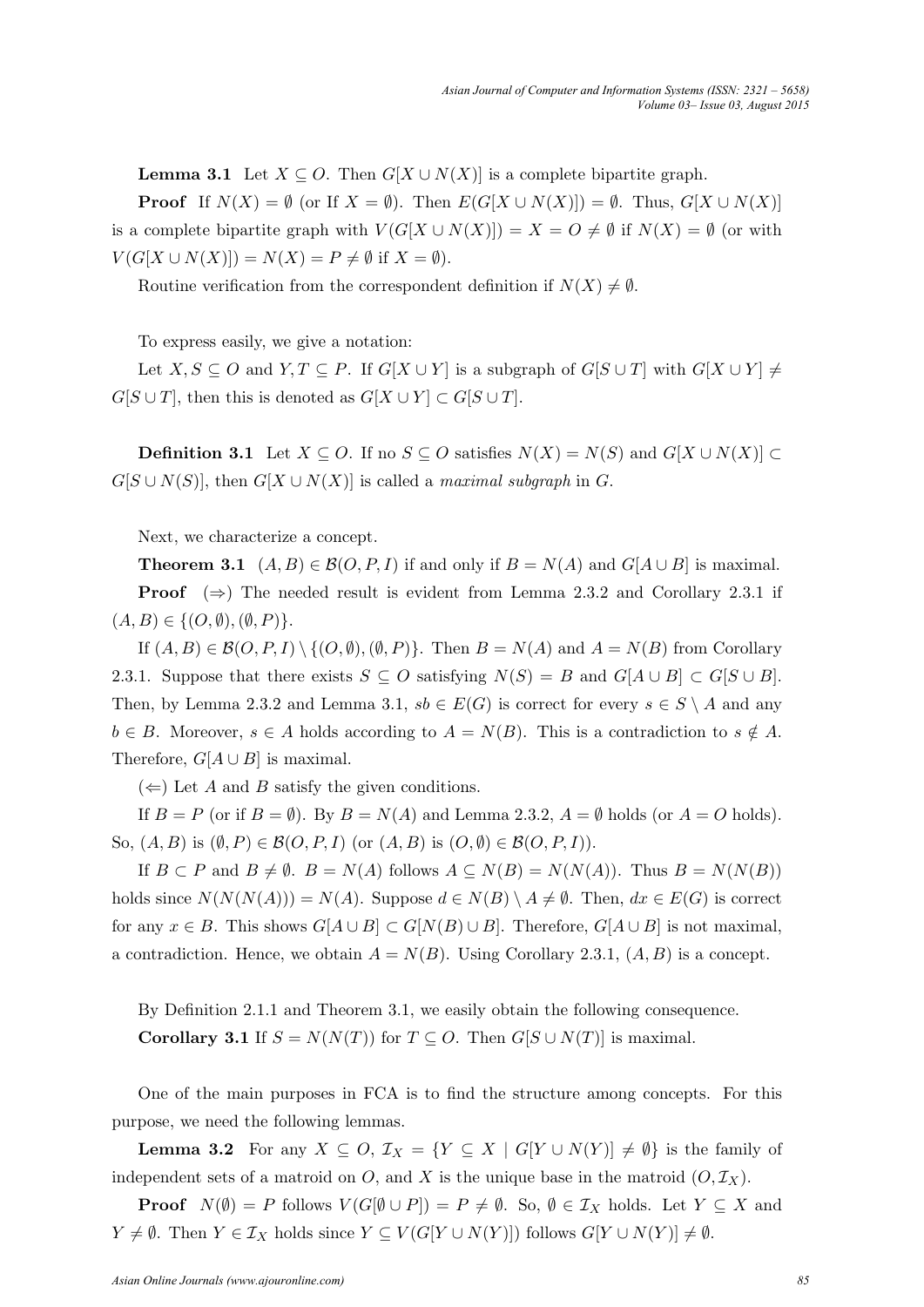Thus,  $Y_1 \in \mathcal{I}_X$  holds no matter  $Y_1 = \emptyset$  or  $Y_1 \neq \emptyset$  if  $Y_1 \subseteq Y_2 \in \mathcal{I}_X$ .

Let  $Z_1, Z_2 \in \mathcal{I}_X$  such that  $|Z_1| = |Z_2| + 1$ . This implies that there exists  $a \in Z_1 \setminus Z_2 \subseteq X$ . Thus, we obtain  $Z_2 \cup \{a\} \neq \emptyset$ . By the above, this follows  $Z_2 \cup \{a\} \in \mathcal{I}_X$ .

The other needed results are evidently followed by Definition 2.2.1.

**Lemma 3.3** Let  $(X, N(X)), (Y, N(Y)) \in \mathcal{B}(O, P, I)$ . Then  $(X \cap Y, N(X \cap Y))$  is the infinimum of  $(X, N(X))$  and  $(Y, N(Y))$  in  $\mathcal{B}(O, P, I)$ .

**Proof**  $X \cap Y \subseteq X, Y$  follows  $N(X), N(Y) \subseteq N(X \cap Y)$  by Lemma 2.3.1(3). In addition,  $X \cap Y \subseteq N(N(X \cap Y))$  is evident. Suppose  $a \in N(N(X \cap Y)) \setminus X \cap Y$ . Then,  $ab_x, ab_y \in Y$  $E(G)$  hold for any  $b_x \in N(X)$  and  $b_y \in N(Y)$ . So,  $a \in N(N(X))$  and  $a \in N(N(Y))$ hold. However,  $(X, N(X)), (Y, N(Y)) \in \mathcal{B}(O, P, I)$  and Corollary 2.3.1 together implies  $X = N(N(X))$  and  $Y = N(N(Y))$ . Hence, we obtain  $a \in X \cap Y$ , a contradiction. Thus, we receive  $X \cap Y = N(N(X \cap Y))$  and the maximality of  $G[(X \cap Y) \cup N(X \cap Y)]$  by Corollary 3.1, we find  $(X \cap Y, N(X \cap Y)) \in \mathcal{B}(O, P, I)$  by means of Theorem 3.1.

By poset theory,  $\{\mathfrak{B}_Z \mid Z \subseteq O\}$  with the set inclusion is evidently a poset, where  $\mathfrak{B}_Z$ is the set of bases in the matroid  $(O, \mathcal{I}_Z)$ . In fact,  $\mathfrak{B}_Z = \{Z\}$  holds following Lemma 3.2. Obviously,  $\mathfrak{B}_{X\cap Y}$  is the infinimum of  $\mathfrak{B}_X$  and  $\mathfrak{B}_Y$  in  $(\{\mathfrak{B}_Z \mid Z \subseteq O\}, \subseteq)$ . Additionally, up to the isomorphism, the poset  $(\mathcal{B}_O(O, P, I), \leq)$  is evidently a subposet of  $(\{\mathfrak{B}_Z \mid Z \subseteq O\}, \subseteq)$ .

Considered  $\mathcal{B}(O, P, I) \cong \mathcal{B}_O(O, P, I)$  and the above, we attain  $(X \cap Y, N(X \cap Y))$  to be the infinimum of  $(X, N(X))$  and  $(Y, N(Y))$  in  $\mathcal{B}(O, P, I)$ .

For two concepts  $(A, B)$  and  $(C, D)$ , under the hierarchical order " $\leq$ ", by  $|\mathcal{B}(O, P, I)|$  $\infty$  and the properties in lattice theory, we obtain

 $(A, B) \vee (C, D) =$  $(A,B), (C,D) \leq (A_j, B_j), (A_j, B_j) \in \mathcal{B}(O,P,I), j \in \mathfrak{J}$  $(A_j, B_j).$ Furthermore, by Lemma 3.3, the extent of  $(A, B) \vee (C, D)$  is  $\bigcap$ j∈J  $A_j$ . Thus, the intents of  $(A, B) \wedge (C, D)$  and  $(A, B) \vee (C, D)$  are  $N(A \cap C)$  and  $N(A)$  $\sum_{i=1}^{n}$  $A, C \subseteq A_j \in \mathcal{B}_O(O, P, I), j \in \mathfrak{J}$  $A_j$ ) respectively.

Therefore, we obtain the following theorem.

**Theorem 3.2** Let  $A, C \in \mathcal{B}_O(O, P, I)$ . Then, with the hierarchical order,

(1)  $\mathcal{B}_O(O, P, I)$  is a complete lattice. The supremum and infinimum are given by

 $A \vee C =$  $\overline{a}$  $A, C \subseteq A_j \in \mathcal{B}_O(O, P, I), j \in \mathfrak{J}$  $A_j, \qquad A \wedge C = A \cap C.$ 

(2)  $\mathcal{B}(O, P, I)$  is a complete lattice.

Theorem  $3.2(2)$  is the same as shown in [3] though the method in [3] is different from ours. This shows the success of matroidal approaches to prove the basic theorem for FCA.

Let  $(X, N(X)), (Y, N(Y)) \in \mathcal{B}(O, P, I)$ , Lemma 3.3 gives  $(X, N(X)) \wedge (Y, N(Y))$  by a direct way. We hope to find  $(X, N(X)) \vee (Y, N(Y))$  in a more direct way not as Theorem 3.2. Comparing Lemma 2.2.1 with Theorem 3.2, we conjecture that  $X \cup Y$  is an extent since  $M_X \vee M_Y = M_{X \cup Y}$ . The following example shows the impossibility of this conjecture.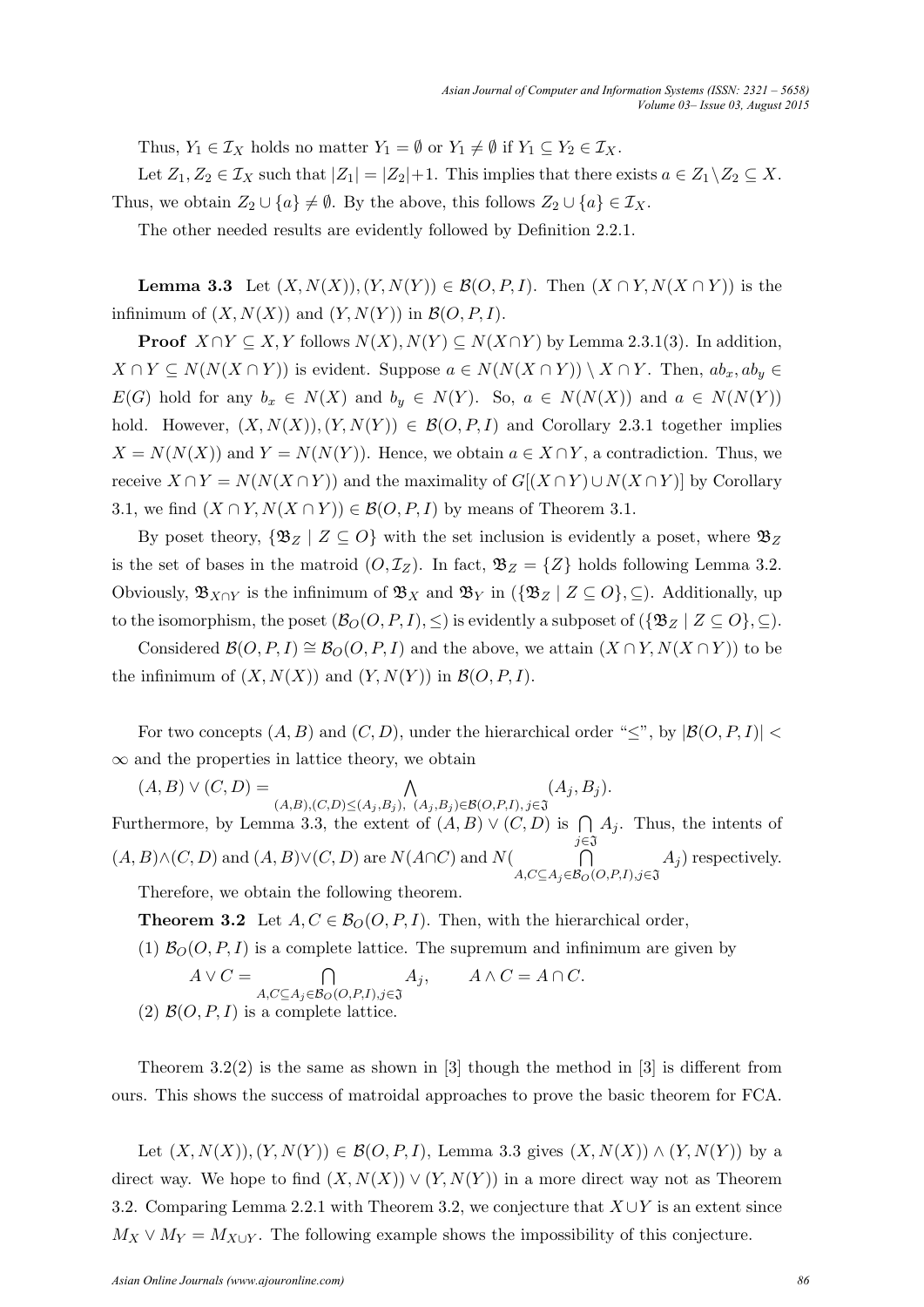$(12345, \emptyset)$ 

**Example 3.1** Let  $(\{1, 2, 3, 4, 5\}, \{a, b, c\}, I)$  be a context, where the set of objects is  $\{1, 2, 3, 4, 5\}$ ; the set of attributes is  $\{a, b, c\}$ ; the binary relation I is shown in Table 3.1.

|                | $\it a$ | b | с |
|----------------|---------|---|---|
|                | 0       | 0 | × |
| $\overline{2}$ | ×       | 0 | 0 |
| 3              | ×       | 0 | 0 |
| 4              | 0       |   | × |
| 5              | 0       |   | × |

Table 3.1 A context for the conjecture

The inducing graph of this context is shown in Figure 3.1. We see  $N(1) = \{c\}, N(2) =$  $N(3) = \{a\}, N(4) = N(5) = \{b, c\}, N(a) = \{2, 3\}, N(b) = N(b, c) = \{4, 5\}$  and  $N(c) =$  $\{1, 4, 5\}$ . Thus, using Theorem 3.1, all the concepts are  $(\emptyset, abc), (12345, \emptyset), (23, a), (45, bc)$ and  $(145, c)$ . The lattice structure of concepts is shown in Figure 3.2.



By Lemma 3.2, we obtain  $\mathcal{I}_{\{2,3\}} = \{X \subseteq \{2,3\} \mid G[X \cup N(X)] \neq \emptyset\}, \mathcal{I}_{\{4,5\}} = \{X \subseteq$  $\{4,5\}$  |  $G[X \cup N(X)] \neq \emptyset$ } and  $\mathcal{I}_{\{2,3,4,5\}} = \{X \subseteq \{2,3,4,5\} | G[X \cup N(X)] \neq \emptyset\}$ . According to Lemma 2.2.1(2), there is  $\mathcal{I}_{\{2,3,4,5\}} = \mathcal{I}_{\{2,3\}} \cup \mathcal{I}_{\{4,5\}} = \{ X \cup Y \mid X \in \mathcal{I}_{\{2,3\}}, Y \in \mathcal{I}_{\{4,5\}} \}.$ However,  $N({2, 3, 4, 5}) = \emptyset$  and  $N(\emptyset) = {1, 2, 3, 4, 5} \neq {2, 3, 4, 5}$ . Thus, by Theorem 3.1,  $\{2, 3, 4, 5\}$  is not an extent.

By Corollary 2.3.1, we can write  $(A, B) \in \mathcal{B}(O, P, I)$  as  $(A, N(A)) \in \mathcal{B}(O, P, I)$ .

We will next seek a direct method to search out the supremum of two concepts.

**Theorem 3.3** Let  $(X, N(X)), (Y, N(Y)) \in \mathcal{B}(O, P, I)$  and  $S = N(N(X) \cap N(Y)).$ Then  $(X, N(X)) \vee (Y, N(Y)) = (S, N(X) \cap N(Y)) \in \mathcal{B}(O, P, I).$ 

**Proof** We may easily show  $N(X) \cap N(Y) \subseteq N(X)$ ,  $N(Y)$ , and so  $N(N(X))$ ,  $N(N(Y)) \subseteq$  $N(N(X) \cap N(Y))$  since Lemma 2.3.1. That is,  $N(N(X)), N(N(Y)) \subseteq S$  holds. In view of Corollary 2.3.1 and  $X, Y \in \mathcal{B}_O(O, P, I)$ , we receive  $X = N(N(X))$  and  $Y = N(N(Y))$ . Thus, it follows  $X, Y \subseteq S$ . Considering Lemma 2.3.1, we find  $N(S) \subseteq N(X), N(Y)$ , and so  $N(S) \subseteq N(X) \cap N(Y)$ . Additionally,  $S = N(N(X) \cap N(Y))$  implies  $N(X) \cap N(Y) \subseteq N(S)$ .

Combining the above, it follows  $N(S) = N(X) \cap N(Y)$ . Therefore,  $(S, N(X) \cap N(Y)) \in$  $\mathcal{B}(O, P, I)$  by Corollary 2.3.1.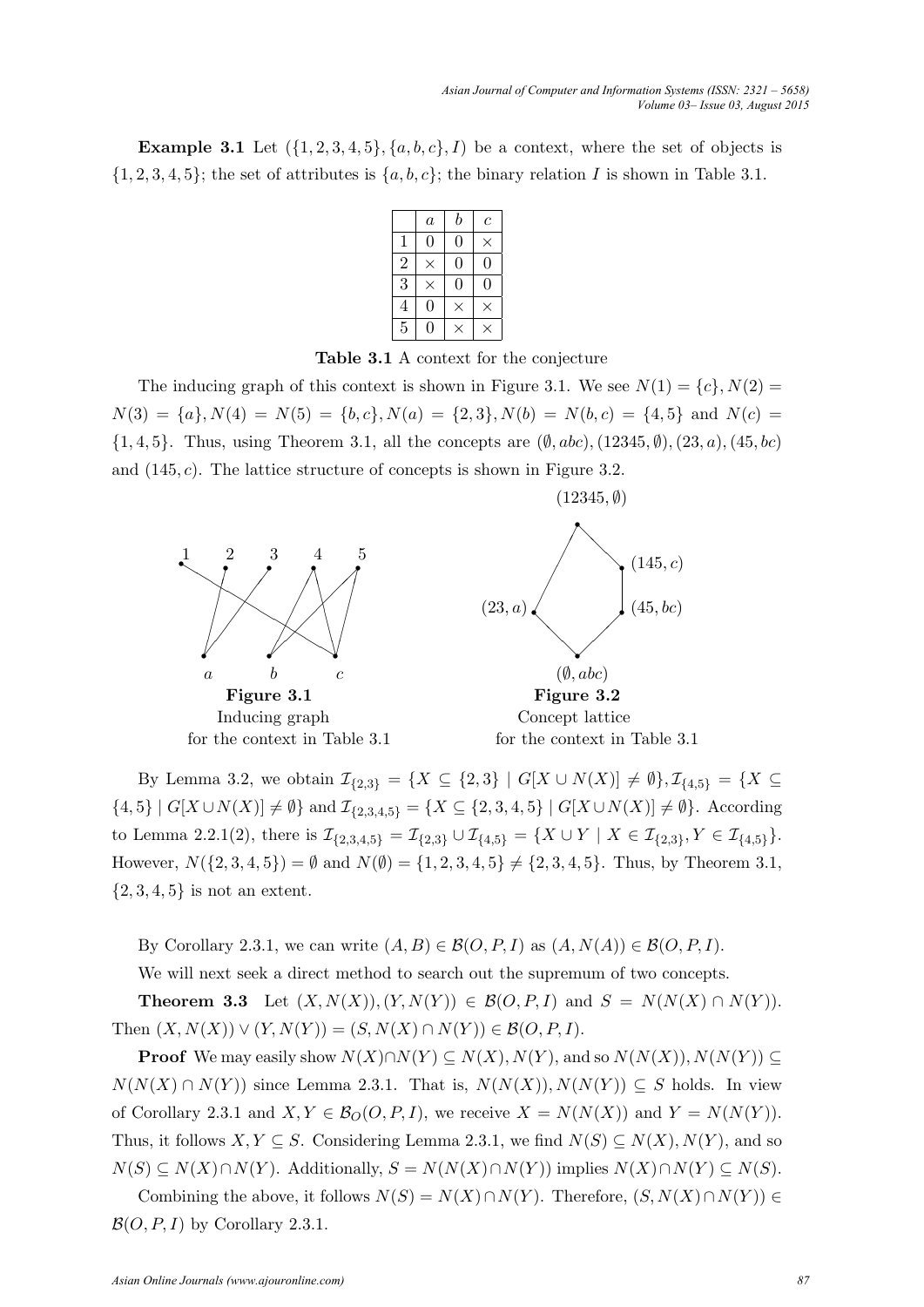From the above proof, we know  $X, Y \subseteq S$ . This means  $(X, N(X)), (Y, N(Y)) \leq$  $(S, N(X) \cap N(Y))$  in  $\mathcal{B}(O, P, I)$ .

Let  $(A, B) \in \mathcal{B}(O, P, I)$  such that  $(A, B) = (X, N(X)) \vee (Y, N(Y))$ . This implies  $X, Y \subseteq$ A and  $A \subseteq S$ . Thus, we obtain  $N(A) \subseteq N(X)$ ,  $N(Y)$ . Furthermore, in view of Lemma 2.3.1 and Corollary 2.3.1, it follows  $B = N(A) \subseteq N(X) \cap N(Y)$ , and so  $N(N(X) \cap N(Y)) \subseteq$  $N(B) = A$ . That is,  $S \subseteq A$  holds. Therefore, it yields out  $A = S$ .

Thus,  $(S, N(X) \cap N(Y))$  is the supremum of  $(X, N(X))$  and  $(Y, N(Y))$  in  $\mathcal{B}(O, P, I)$ .

We will use the above results in this section to obtain some results for protoconcepts which is produced in [20] as a new content of FCA.

The authors [21] indicate that FCA has been formally enriched by introducing the notions of semiconcept and protoconcept. Wille proves [20] that a semiconcept is a protoconcept. Hence, we will only pay attention to protoconcepts. A protoconcept of  $(O, P, I)$  is defined as a pair  $(A, B)$  with  $A \subseteq O$  and  $B \subseteq P$  such that  $A' = B''$ , which is equivalent to  $B' = A''$  (see [20, 21]). In addition, Wille describes [20] that the set of all protoconcepts of  $(O, P, I)$  is structured by the order  $\subseteq$  which is defined by  $(A_1, B_1) \subseteq (A_2, B_2) \Leftrightarrow A_1 \subseteq A_2$ and  $B_1 \supseteq B_2$ . Let  $\mathscr{B}(O, P, I)$  be the set of all the protoconcepts of  $(O, P, I)$  with  $\sqsubseteq$ .

- Let  $(A_i, B_i) \in \mathcal{B}(O, P, I), (j = 1, 2)$ . We may easily find that
- $(R1)$   $(A_1, B_1) \sqsubseteq (A_2, B_2) \Leftrightarrow (A_1, B_1) \leq (A_2, B_2);$
- $(R2)$   $(A, B) \in \mathcal{B}(O, P, I) \Rightarrow (A, B) \in \mathcal{B}(O, P, I).$

We claim that a protoconcept is perhaps not a concept. Suppose that every protoconcept is a concept. Then Theorem 3.2, (R1) and (R2) taken together implies that  $\mathcal{B}(O, P, I)$  is a complete lattice. However, the authors [20, 21] points that in general,  $\mathscr{B}(O, P, I)$  does not yield a lattice structure. These discussions follows a contradiction. Therefore, we are assured the correct of the claim.

Though our method here used Theorem 3.2 and graph background for this claim is different from that in [21], both methods reveal the same reality. Additionally, following the approach in the proof of the basic theorem on concepts in [3], the authors [21] give the basic theorem on protoconcept algebras. We hope that following the method in the proof of Theorem 3.2, we will provide a new way to prove the basic theorem on protoconcept algebras. Furthermore, we can compare more connections and differences between protoconcepts and concepts by matroidal approach in order to enrich FCA and its applications.

In the future works, with matroidal approaches, for a context, we will study on how to search out the concept lattice, and explore the wider applications of concept lattices.

#### Acknowledgements

This research is supported by NSF of China (61073121) and NSF of Hebei Province (A2013201119,A2014201033).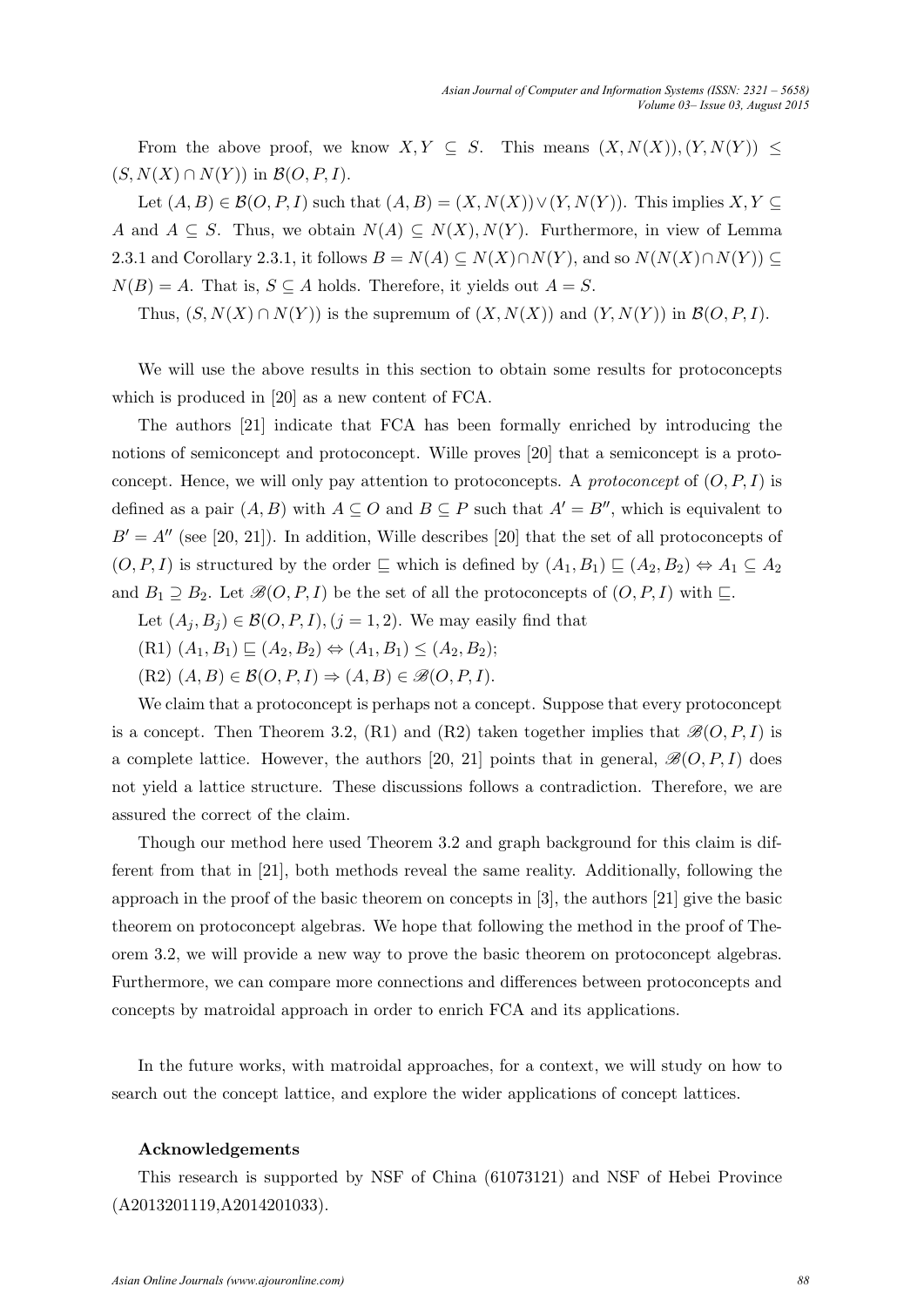# References

- [1] R.Wille, Restructuring lattice theory: an approach based on hierarchies of concepts, in: I.Rival (Eds.), Ordered Sets, Dordrecht Boston, Reidel, 1982, pp.445-470.
- [2] C.Carpineto, G.Romano, Concept Data Analysis: Theory and Applications, John Wiley & Sons Ltd., England, 2004.
- [3] B.Ganter, R.Wille, Formal Concept Analysis: Mathematical Foundations, Springer-Verlag Berlin, Heidelberg, 1999. (German vesion: Springer, Heidelberg, 1996)
- [4] B.Ganter, G.Stumme, R.Wille, Formal Concept Analysis: Foundations and Applications, Springer-Verlag Berlin, Heidelberg, 2005.
- [5] K.Bertet, The dependence graphof a lattice, in: L.Szathmary, U.Priss (Eds.), CLA 2012, Málaga, (Universidad de Maálaga, Dept. Matemática Aplicada), 2012, pp.223-231.
- [6] U.Priss, Formal concept analysis in information science, Annu. Rev. of Inf. Sci. and Technol., 40(2006)521-543.
- [7] H.Whitney, On the abstract properties of linear dependence, Am. J. of Math., 57(3) (1935)509-533.
- [8] H.Mao, The relation between matroid and concept lattice, Adv. in Math.(China), 35(3)(2006)361-365.(in Chinese with English summary)
- [9] H.Mao, On closure axioms for a matroid using Galois connections, Math. Commun., 14(2)(2009)425-432.
- [10] H.Mao, On lattice-theoretical construction of matroids, Annu. of the Alexandru Ioan Cuza Univ.-Math., 59(1)(2013)201-208.
- [11] H.Mao, Characterization and reduction of concept lattices through matroid theory, Inf. Sci., 281(10)( 2014) 338-354.
- [12] Abello J, Pogel A J, Miller L. Breadth first search graph partitions and concept lattices. J. of Univer. Comput. Sci., 10(8)(2004)934-954.
- [13] A.Berry, A.Sigayret, Representing a concept lattice by a graph., Discret. Appl. Math., 144(1-2)(2004)27-42.
- [14] A.Berry, J.Bordat, A.Sigayret, A local approach to concept generation, Annu. of Math. and Artif. Intell., 49(1-4)(2007)117-136.
- [15] H.Mao, Representing a concept lattice by neighborly ideas, Annu. Univ. de Vest, Timișoara Ser. Mate.-Inf.,  $50(1)(2012)77-82$ .
- [16] D.J.A.Welsh, Matroid Theory, Academic Press, London, 1976.